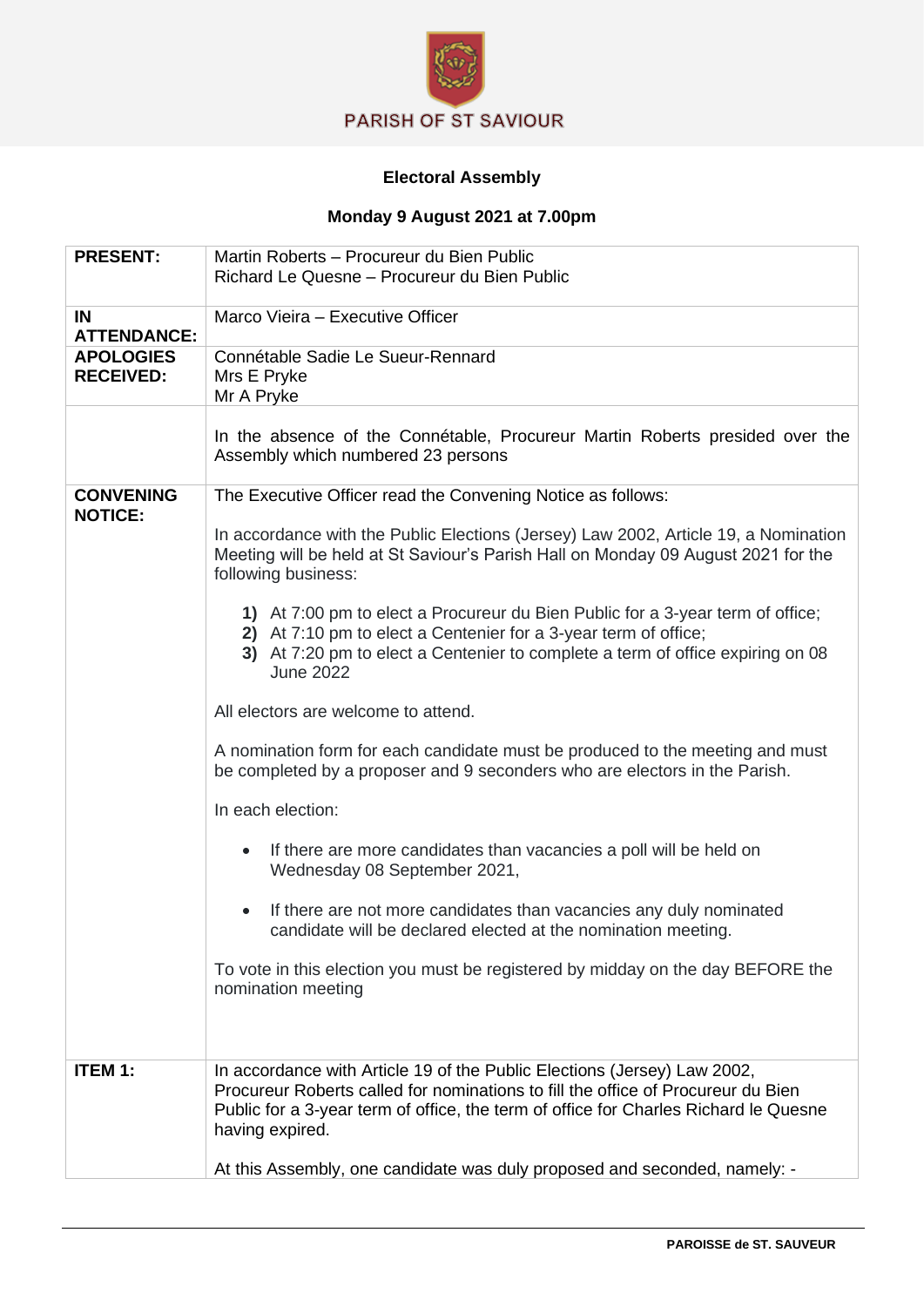|                | Mr Charles Richard de Faye Le Quesne, of Beau Desert Farm, St. Saviour, JE2 7SP                                                                                                                                                                           |
|----------------|-----------------------------------------------------------------------------------------------------------------------------------------------------------------------------------------------------------------------------------------------------------|
|                | 1. Proposer: Andrew Le Gallais<br>2. Francis Le Quesne<br>3. Jonathan Vibert<br>4. Barbara Laura Harman<br>5. Gilbert Belgrove<br>6. Sheila Le Riche<br>7. Sarah Jones<br>8. Cara Miller<br>9. Barry Wilson De La Mare<br>10. Betty May Young.            |
|                | After the period of time required by the "Public Elections (Jersey) Law 2002" had<br>elapsed, and as no further nominations were forthcoming, Mr Roberts declared Mr<br>CHARLES RICHARD DE FAYE LE QUESNE duly re-elected as Procureur du Bien<br>Public. |
|                | Procureur Roberts thanked Mr Le Quesne for taking on a further term. He added that<br>his hard work and diligence were second to none and that he looked forward to<br>continue working with him.                                                         |
| <b>ITEM 2:</b> | In accordance with Article 19 of the Public Elections (Jersey) Law 2002, Procureur<br>Roberts called for nominations to elect a Centenier for a 3-year term of office,                                                                                    |
|                | One candidate was duly proposed and seconded, namely: -                                                                                                                                                                                                   |
|                | Mr Christian Louis Julé of 4 Wellington Road, St. Saviour, JE2 7TE                                                                                                                                                                                        |
|                | 1. Proposer: Steven Laffoley-Edwards<br>2. Patrycja Leszczynska                                                                                                                                                                                           |
|                | 3. Philip Berrill<br>4. David Hallam                                                                                                                                                                                                                      |
|                | 5. Madalin Fotache<br>6. Hollie Rodden                                                                                                                                                                                                                    |
|                | 7. Emma Ozouf<br>8. Samuel Julé                                                                                                                                                                                                                           |
|                | 9. Madeleine Julé<br>10. Timothy Ruane                                                                                                                                                                                                                    |
|                | After the period of time required by the "Public Elections (Jersey) Law 2002" had<br>elapsed, and as no further nominations were forthcoming, Mr. Roberts declared Mr<br>CHRISTIAN LOUIS JULÉ duly elected as Centenier.                                  |
| <b>ITEM 3:</b> | In accordance with Article 19 of the Public Elections (Jersey) Law 2002, Procureur<br>Roberts called for nominations to complete the term of office of Centenier Hallam who<br>had resigned for health reasons.                                           |
|                | One candidate was duly proposed and seconded, namely:                                                                                                                                                                                                     |
|                | Mr Timothy Michael Ruane, of Glenhurst, Chasse Brunet, St. Saviour, JE2 7TN                                                                                                                                                                               |